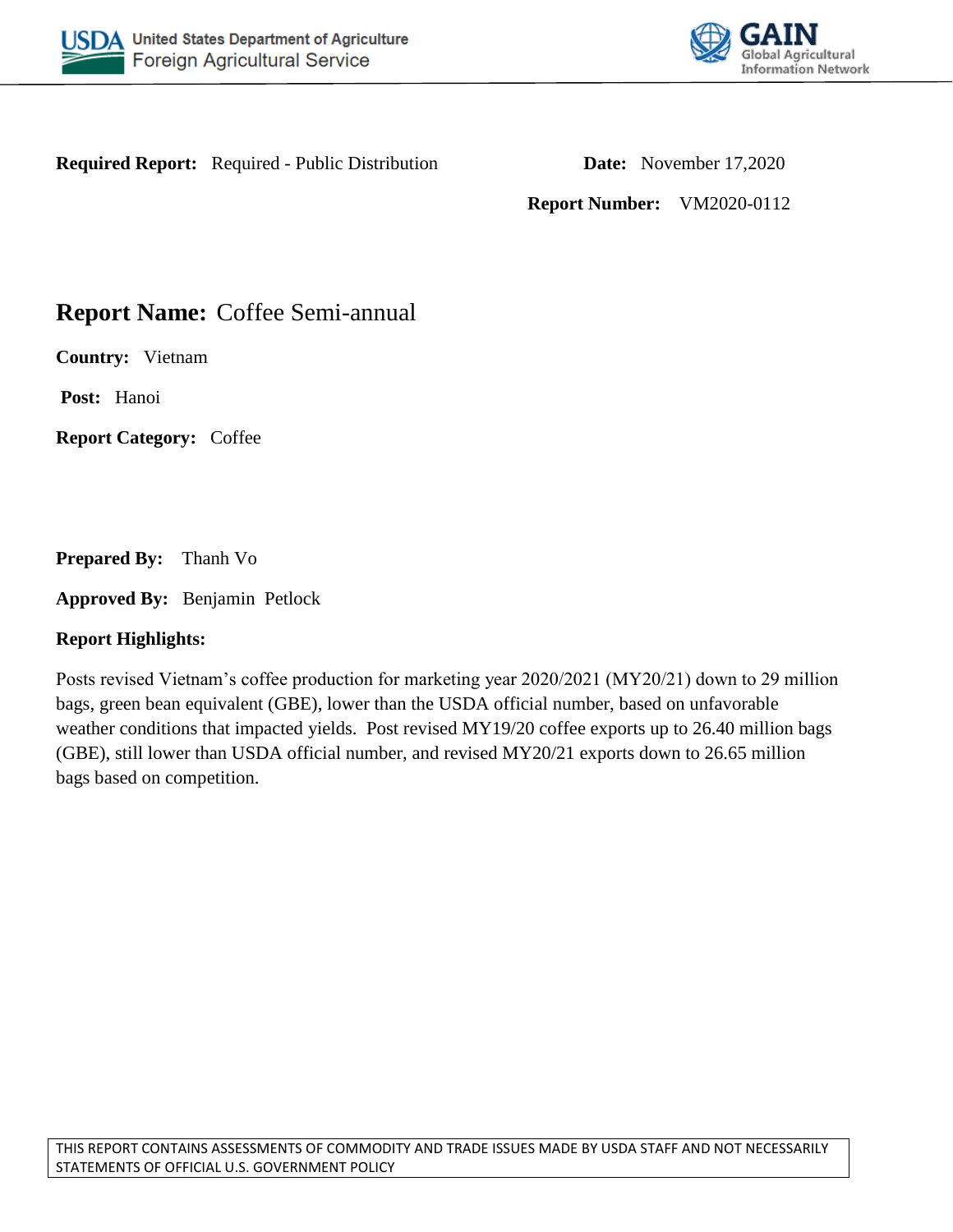# **Executive Summary:**

Below average rainfall and above average temperatures during the calendar year (CY) 2020 dry season caused droughts that impacted coffee yields in Vietnam's Central Highlands, the country's main coffee growing area. As a result, Post revised MY20/21 coffee production down by 7 percent from the previous year to 29 million bags. Additionally, Post revised stocks down to 4.13 million bags on smaller production. Exports continue to see competition from other sources; therefore, Post revised MY20/21 exports down from the previous report to 26.65 million bags.

#### **Commodities:**

Coffee, Green

# **PRODUCTION**

Post revised its MY20/21 green bean production forecast down to 29 million bags, including 28 million bags of Robusta (Table 1) and one million bags of Arabica, lower than the USDA official number, due to the effects of extreme weather that took place throughout CY2020. Meteorological observations confirmed that below average precipitation and above average temperatures during the dry season caused droughts in some localities in the Central Highlands, Vietnam's main coffee growing area, which affected yields. In addition, low prices discouraged coffee growers from investing sufficiently in irrigation and husbandry practices to ensure proper blossom and cherry setting. Industry sources estimated that MY20/21 production decreased by 5-10 percent from the previous year on lower yield, with the impact varying from province to province and by tree ages.

|                                   | <b>MY18/19</b> | <b>MY19/20</b>  | <b>MY20/21</b>  |
|-----------------------------------|----------------|-----------------|-----------------|
|                                   |                | <b>Estimate</b> | <b>Forecast</b> |
| <b>Marketing year begins</b>      | Oct. 2018      | Oct. 2019       | Oct. 2020       |
| <b>Cultivation area (hectare)</b> | 607,000        | 620,000         | 620,000         |
| <b>Production</b> (thousand bags) | 29,350         | 30,200          | 28,000          |
| Average yield (MT/ha)             | 2.90           | 2.92            | 2.71            |

#### **Table 1: Robusta Coffee Production by Marketing Year (Oct.-Sept.) (green bean)**

*Source: Post estimates*

However, meteorological data showed increased rainfall from September onwards in the Central Highlands. According to the National Center for Hydro-Meteorology Forecast, the La Niña phenomenon is projected to result in more storms and higher precipitation in some regions in Vietnam during the last four months of CY2020, as well as off-season rains in the beginning months of CY2021. The Central Highlands, especially provinces in the northern Central Highlands, recorded precipitation 15-30 percent above average in October, which carried over to November. USDA's Global Agricultural and Disaster Assessment System (GADAS) also recorded high precipitation in the Central Highlands provinces in October (Figure 1). Prolonged rain triggered concerns of a delayed harvest of 3 to 4 weeks for the MY20/21 coffee crop and post-harvest quality issues, as most farmers sun-dry their beans.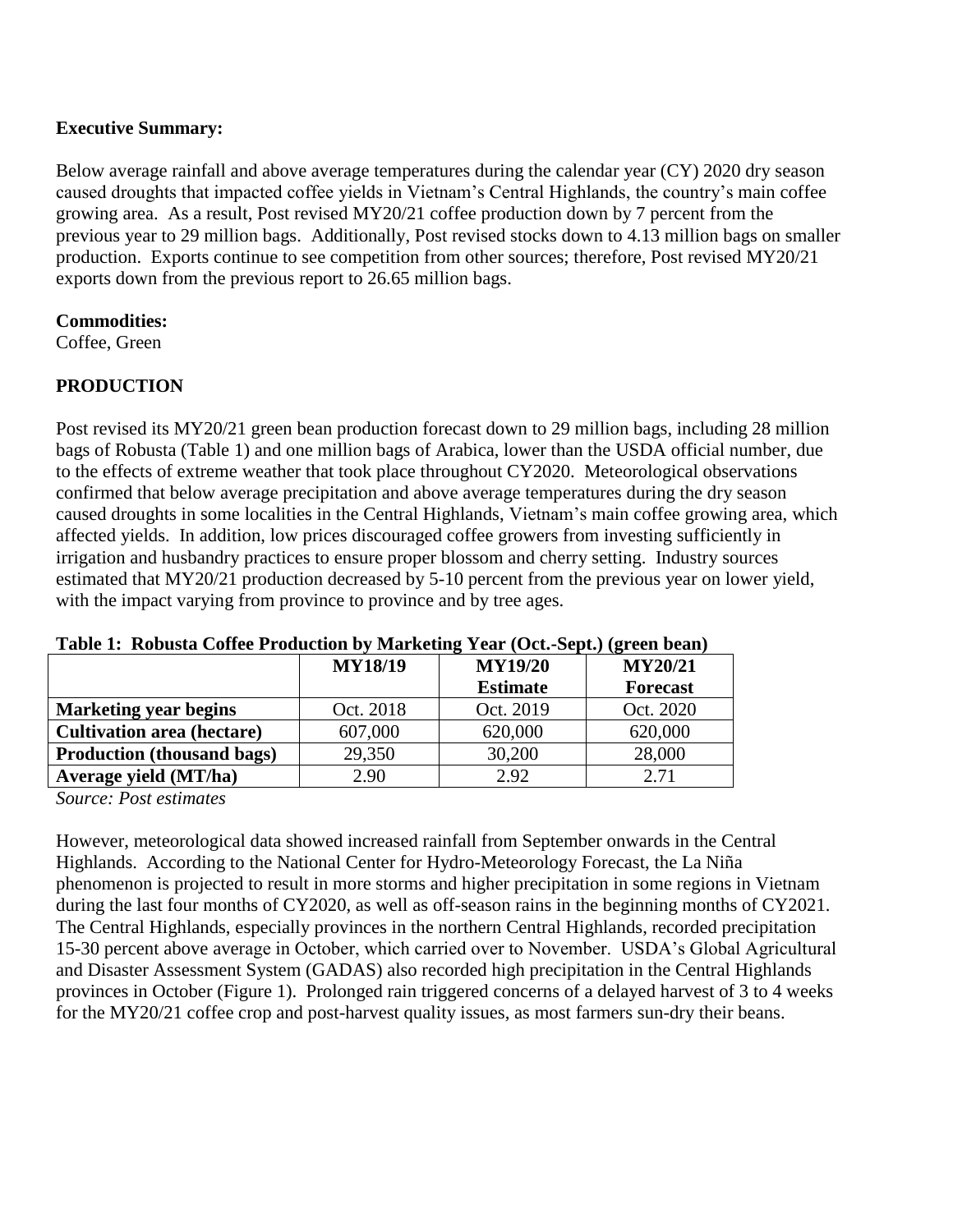

# **Figure 1: Monthly Cumulative Precipitation in the Main Coffee Growing Provinces**<br>CMORPH Monthly Cumulative Precipitation - Gia Lai Viet

#### *Source: USDA/GADAS*

The revised production number of 29 million bags reflects a 7 percent reduction from the previous year, of which, Arabica production saw its share greatly reduced, falling to one million bags. Industry contacts reported a much higher reduction in Arabica production in the northern mountainous provinces, especially in Son La, compared with the Lam Dong area. This was due to the comparative lack of farming technology, market linkages, and low prices that discouraged farmers from investing in improved husbandry practices.

# **TRADE**

# **Exports**

Post revised its estimate for Vietnam's MY19/20 total coffee exports, including green beans and processed coffee, up to 26.40 million bags, lower than the USDA official number and the previous year estimate, due to competition. High differentials of Vietnamese Robusta prices over the futures market, weakening currency in Brazil and Indonesia, and a forecasted bumper crop in Brazil will reduce the competitiveness of Vietnamese Robusta in international markets.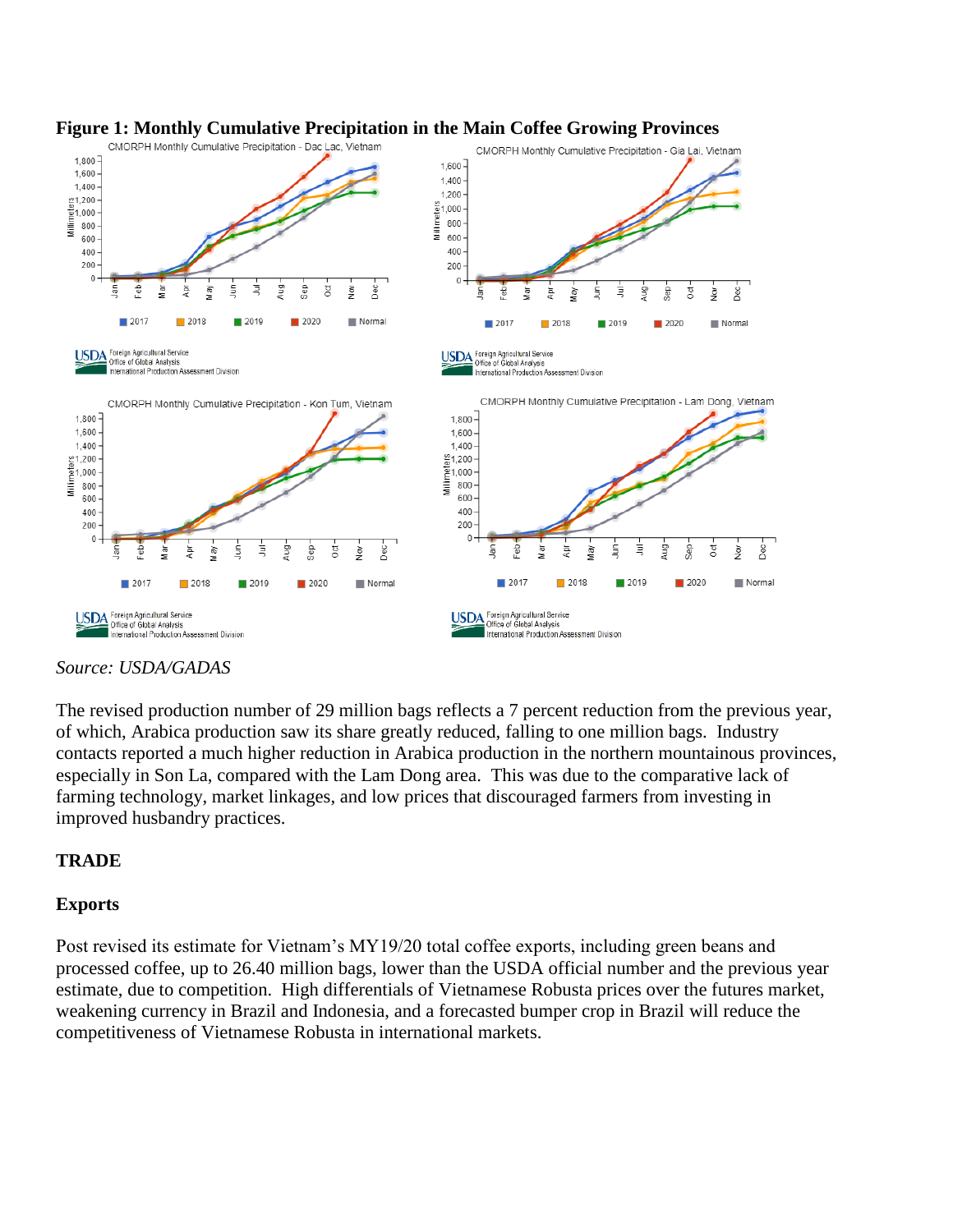Although widespread social distancing in many countries due to COVID-19 resulted in a plunge in outof-home coffee drinking, some industry experts reported an increase in at-home coffee drinking, which led to increased consumption of packaged Robusta blended coffee.

Post revised its forecast of Vietnam's MY20/21 coffee exports slightly down to 26.65 million bags, higher than MY19/20 but lower than the USDA official number. The European Union-Vietnam Free Trade Agreement (EVFTA) phased out import tariffs on all types of Vietnamese coffee products beginning August 1, 2020, which the Vietnamese government and companies saw as an opportunity to push coffee exports to Europe. However, the delayed harvest of the MY20/21 crop could potentially drag out shipments of the new crop.

# **Green Bean Exports**

Post revised its MY19/20 bean export estimate up to 23.60 million bags, lower than USDA official number and the previous year estimate (Figure 2). Post revised its MY20/21 bean export forecast at 23.80 million bags.



**Figure 2: Volume of Green Bean Coffee Export by Month (million bags)**

*Source: Vietnam Customs, Trade*

# **PRICES**

In MY19/20, export prices fell to a five-year record low, with especially low prices from January to July (Figure 3). Local prices followed a similar price trend, which discouraged farmers from investing sufficiently in irrigating and fertilizing their coffee trees (Figure 4).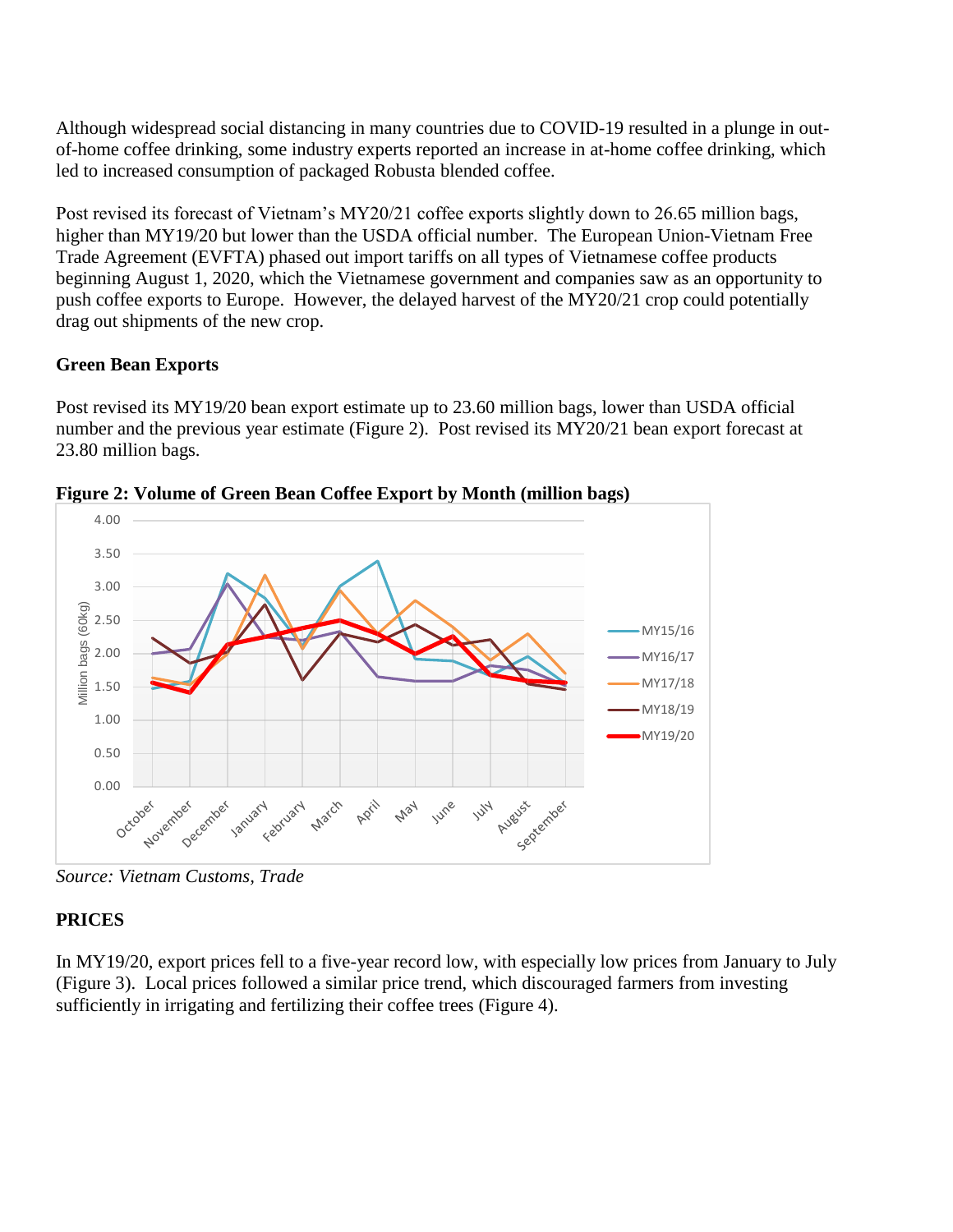

**Figure 3: Export Prices for Green Bean Robusta Coffee, MY15/16 to MY19/20 (US\$/Metric Ton [MT])**

*Source: Trade*



**Figure 4: Local Prices of Green Bean Robusta Coffee, MY15/16 to MY19/20 (VND/Kg)**

*Source: Trade*